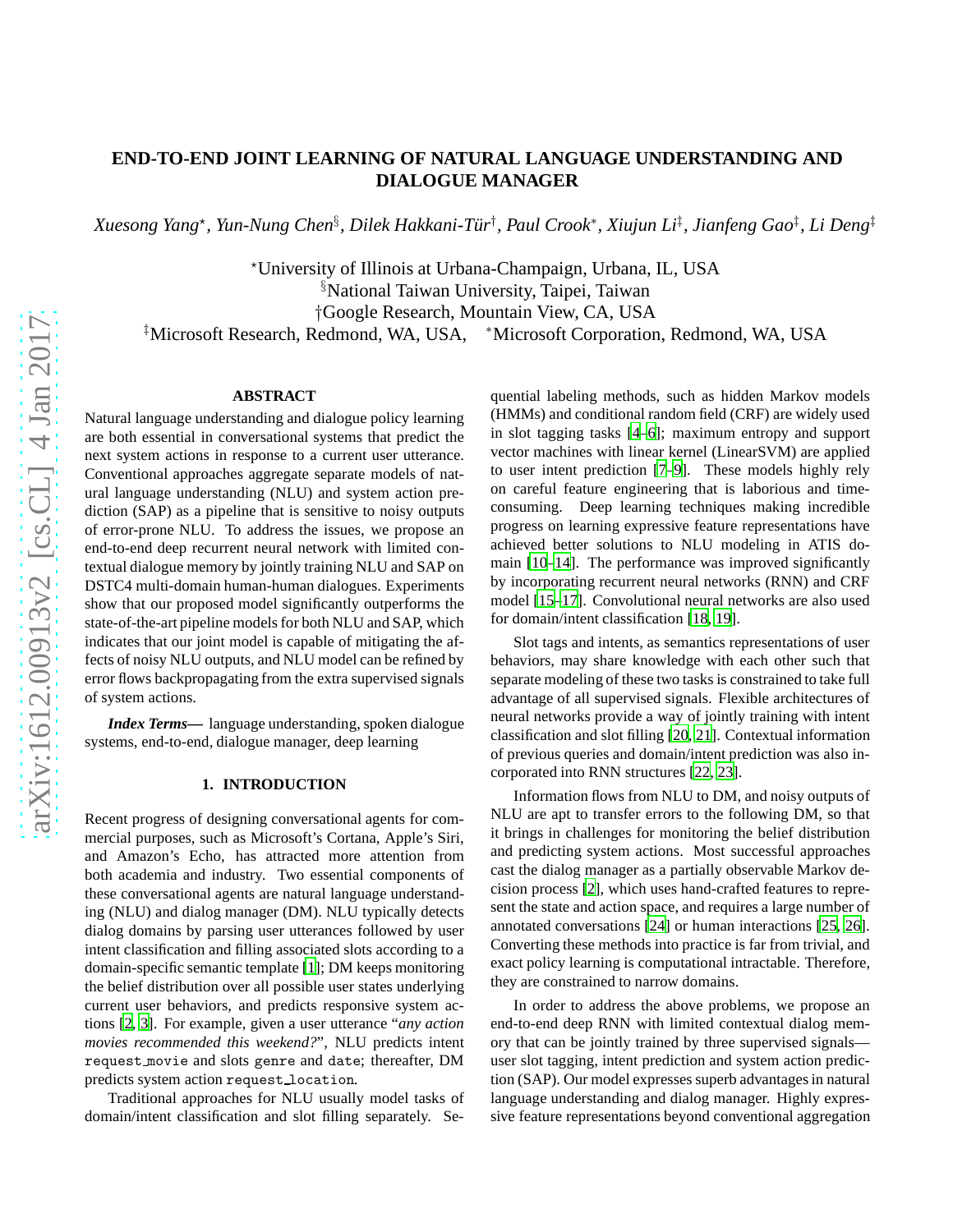of slot tags and intents are expected to be captured in our joint model, so that the affects of noisy output from NLU can be mitigated. Extra supervised signal from system actions is capable of refining NLU model by backpropagating the associated error gradients.

# **2. END-TO-END JOINT MODEL**

The joint model can be considered as a SAP model stacked on top of a history of NLU models (see Fig. [1\)](#page-1-0). NLU model is designed as a multi-tasking framework by sharing bi-directional long short-term memory (biLSTM) layers with slot tagging and intent prediction.

## <span id="page-1-1"></span>**2.1. Sequence to Sequence Model with biLSTM Cells**

Given a sequence of input vectors  $\mathbf{x} = \{x_t\}_1^T$  $\frac{1}{1}$ , a recurrent unit H computes a sequence of hidden vectors  $\mathbf{h} = \{h_t\}_{t=1}^T$  $\frac{1}{1}$  and a sequence of output symbols  $\mathbf{\hat{y}} = \{ \hat{y}_t \}_{1}^T$  $\frac{1}{1}$  by iterating the following equations,

$$
h_t = \mathcal{H}(x_t, h_{t-1}) = \sigma(W_{xh}x_t + U_{hh}h_{t-1})
$$
  

$$
\hat{y_t} = \arg \max (\text{softmax}(W_{hy}h_t))
$$

where softmax  $(z_m) = e^{z_m} / \sum_i e^{z_i}$ ,  $\sigma$  is an activation function, and  $W_{xh}$ ,  $U_{hh}$  and  $W_{hy}$  are weight matrices. The goal of sequence to sequence model (Seq2Seq) is to estimate a conditional probability  $p(\hat{\mathbf{y}}|\mathbf{x}) = \prod_{t=1}^{T} p(\hat{y}_t|\mathbf{x})$  such that the distance (loss) between predicted distribution  $p(\hat{y}_t|\mathbf{x})$  and target distribution  $q(y_t|\mathbf{x})$  is minimized, namely,

$$
\text{loss} = -\sum_{t=1}^{T} \sum_{z=1}^{M} q(y_t = z | \mathbf{x}) \log p(\hat{y}_t = z | \mathbf{x})
$$

where  $M$  is the number of unique output labels. The loss of this Seq2Seq model can be optimized using backpropagation. LSTM cells are chosen as recurrent units since LSTM can mitigate problems of vanishing or exploding gradients in long-term dependencies via self-regularization [\[27\]](#page-4-20). The LSTM recurrent unit  $H$  can be further expanded as,

$$
h_t = \mathcal{H}(x_t, h_{t-1}) = o_t \odot \tanh(c_t)
$$
  
\n
$$
c_t = f_t \odot c_{t-1} + i_t \odot g_t
$$
  
\n
$$
o_t = \text{sigm}(W_{xo}x_t + U_{ho}h_{t-1}), \ i_t = \text{sigm}(W_{xi}x_t + U_{hi}h_{t-1})
$$
  
\n
$$
f_t = \text{sigm}(W_{xf}x_t + U_{hf}h_{t-1}), \ g_t = \tanh(W_{xg}x_t + U_{hg}h_{t-1})
$$

where the sigmoid functions sigm and tanh are applied element-wise, and ⊙ denotes element-wise product. Since preceding and following lexical contexts are important in analysis of user utterances, bi-directional LSTM cells [\[28\]](#page-4-21) are used. Therefore sequence x and its reverse go through LSTM layers separately, followed by the concatination of the  $\frac{2}{\sqrt{2}}$  corresponding forward output  $\overrightarrow{h}$  and backward output  $\overleftarrow{h}$ ,

$$
\overrightarrow{h}_{t} = \mathcal{H}\left(x_{t}, \overrightarrow{h}_{t-1}\right), \quad \overleftarrow{h}_{t} = \mathcal{H}\left(x_{t}, \overleftarrow{h}_{t+1}\right)
$$
\n
$$
\hat{y}_{t} = \arg \max \left(\text{softmax}\left(\overrightarrow{W}_{hy} \overrightarrow{h}_{t} + \overleftarrow{W}_{hy} \overleftarrow{h}_{t}\right)\right)
$$

where  $\overrightarrow{W}_{hy}$  and  $\overleftarrow{W}_{hy}$  are bi-directional weight matrices.

#### **2.2. Joint Modeling**

The proposed joint model is a RNN classifier that utilizes bi-directional LSTM cells  $H$ , which takes as inputs  $I-1$  history of current hidden outputs  $\mathbf{h}_{j}^{(nlu)}=\set{h_{i}^{(nlu)}}_{j-I+1}^{j}$  from NLU units and performs one-vs-all binary classifications for SAP at the output layer (see Fig. [1\)](#page-1-0), in other word,

$$
\begin{aligned} \overrightarrow{h}^{(act)}_{i} &= \mathcal{H}\left(h^{(nlu)}_{i}, \overrightarrow{h}^{(act)}_{i-1}\right), \quad \overleftarrow{h}^{(act)}_{i} = \mathcal{H}\left(h^{(nlu)}_{i}, \overleftarrow{h}^{(act)}_{i+1}\right) \\ p^{(act)} &= \text{sigm}\left(\overrightarrow{W}^{(act)}_{hy} \overrightarrow{h}^{(act)}_{j} + \overleftarrow{W}^{(act)}_{hy} \overleftarrow{h}^{(act)}_{j}\right) \\ \hat{y}^{(act)}_{k} &= \begin{cases} 1, & p^{(act)}_{k} \geq \text{threshold} \\ 0, & otherwise \end{cases} \end{aligned}
$$

where  $k \in [1, K]$  denotes the index of system action labels. NLU model at the  $i$ -th history is considered as a multi-task joint model with shared biLSTM layers for two tasks, where it takes as inputs a sequence of word vectors  $\mathbf{w} = \{w_t\}_{t=1}^{T}$  $\frac{1}{1}$ , and performs Seq2Seq for slot tagging and one-vs-all binary classifications for intent prediction (see Fig. [2\)](#page-2-0). The biLSTM architecture mentioned in Section [2.1](#page-1-1) can be directly applied to slot tagging task with  $M$  unique user slot tags,

$$
\begin{aligned} \overrightarrow{h}_t^{1(i)} &= \mathcal{H}\left(w_t, \overrightarrow{h}_{t-1}^{1(i)}\right), \quad \overleftarrow{h}_t^{1(i)} &= \mathcal{H}\left(w_t, \overleftarrow{h}_{t+1}^{1(i)}\right) \\ \hat{y}_t^{(tag_i)} &= \arg\max\left(\text{softmax}\left(\overrightarrow{W}_{hy}^{(tag)} \overrightarrow{h}_t^{1(i)} + \overleftarrow{W}_{hy}^{(tag)} \overleftarrow{h}_t^{1(i)}\right)\right)\right) \end{aligned}
$$

where  $\overrightarrow{h}_t^{1(i)}$  and  $\overleftarrow{h}_t^{1(i)}$  denotes hidden outputs of the shared forward and backward layers, respectively. As for intent pre-

<span id="page-1-0"></span>

**Fig. 1**: Proposed end-to-end joint model

diction task in NLU, we add one more recurrent LSTM layer on top of biLSTM layers, and only consider the last hidden vector  $h_T^{2(int_i)}$  as the output of this second recurrent layer. Real human-human dialogs encode various number of intents in a single user utterance, and therefore, we design a set of one-vs-all binary classifiers at the output layer where each neuron is activated using a sigmoid function. The positive label of each classifier is predicted if its probability is no less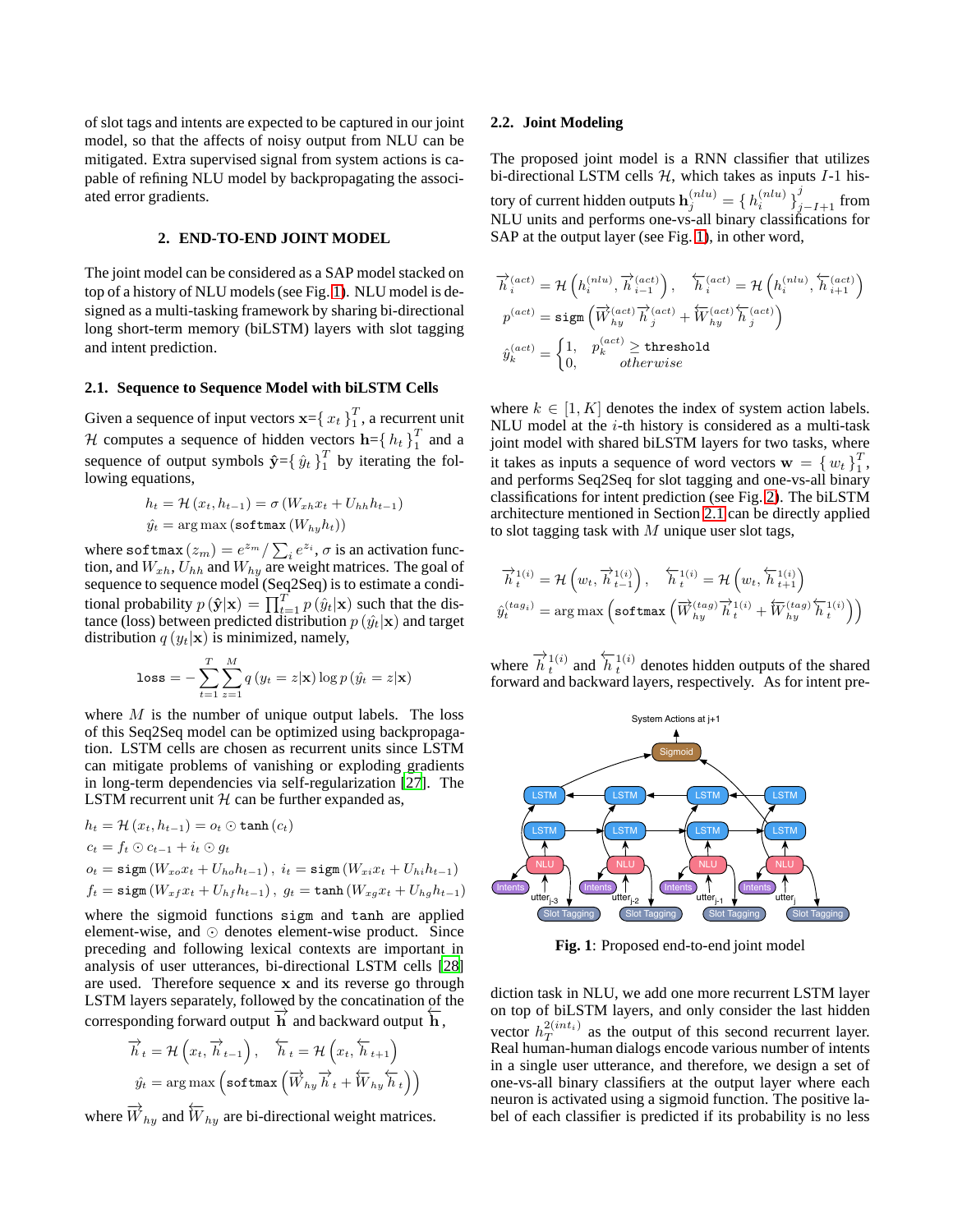<span id="page-2-0"></span>

**Fig. 2**: biLSTMs-based NLU model

than the threshold,

$$
\begin{aligned} h^{2(int_i)}_t &= \mathcal{H}\left(h^{2(int_i)}_{t-1}, \overrightarrow{h}^{1(i)}_t, \overleftarrow{h}^{1(i)}_t\right) \\ p^{(int_i)} &= \text{sigm}\left(W^{2(int_i)}_{hy}h^{2(int_i)}_T\right) \\ \hat{y}^{(int_i)}_n &= \begin{cases} 1, & p^{(int_i)}_n \geq \text{threshold} \\ 0, & otherwise \end{cases} \end{aligned}
$$

where  $n \in [1, N]$  is the index of intent labels. We choose the same two-layer recurrent architecture as the intent model to calculate the hidden vector  $h_i^{(nlu)}$  out from the *i*-th NLU component with the size of  $M+N$ , where M and N are the number of unique slot tags and unique intents, respectively.

$$
h_i^{(nlu)} = h_T^{2(nlu_i)}, \quad h_t^{2(nlu_i)} = \mathcal{H}\left(h_{t-1}^{2(nlu_i)}, \overrightarrow{h}_t^{1(i)}, \overleftarrow{h}_t^{1(i)}\right)
$$

End-to-end joint training estimates the conditional probability given a history of word vectors  $\mathbf{w}_h = \{\mathbf{w}^{(i)}\}_1^I$  $\frac{1}{1}$  such that  $loss = l^{(act)} + l^{(tag)} + l^{(int)}$  is minimized, where

$$
l^{(act)} = -\sum_{k=1}^{K} \sum_{z=0}^{1} q\left(y_k^{(act)} = z \mid \mathbf{w}_h\right) \log p\left(\hat{y}_k^{(act)} = z \mid \mathbf{w}_h\right)
$$
  

$$
l^{(tag)} = -\sum_{i=1}^{I} \sum_{t=1}^{T} \sum_{z=1}^{M} q\left(y_t^{(tag_i)} = z | \mathbf{w}^{(i)}\right) \log p\left(\hat{y}_t^{(tag_i)} = z | \mathbf{w}^{(i)}\right)
$$
  

$$
l^{(int)} = -\sum_{i=1}^{I} \sum_{n=1}^{N} \sum_{z=0}^{1} q\left(y_n^{(int_i)} = z \mid \mathbf{w}^{(i)}\right) \log p\left(\hat{y}_n^{(int_i)} = z \mid \mathbf{w}^{(i)}\right)
$$

# **3. EXPERIMENTS**

## **3.1. Training Configurations**

We choose a mini-batch stochastic gradient descent method Adam [\[29\]](#page-4-22) with the batch size of 32 examples. The size of each hidden recurrent layer is 256, and the size of hidden output vector of NLU units is  $M+N$ , where M and N are the size of unique slot tags and intents, respectively. We assume the joint model can only get access to previous history with  $I=5$ . The dimension of word embeddings is 512. Dropout rate is 0.5. We apply 300 training epochs without using any early stop strategy. Best models for three tasks are selected separately upon decision thresholds well tuned on dev set under different metrics. Token-level micro-average F1 score is used for slot filling; frame-level accuracy (it counts only when the whole frame parse is correct) is used for user intent prediction and system action prediction. The code is released<sup>[1](#page-2-1)</sup>.

<span id="page-2-3"></span>**Table 1**: *Statistics of data used in experiments. '#' represents the number of unique items.*

|       | #utters | #words | #tags | #intents | #actions |
|-------|---------|--------|-------|----------|----------|
| train | 5,648   | 2.252  | 87    | 68       | 66       |
| dev   | 1,939   | 1.367  | 79    | 54       | 53       |
| test  | 3.178   | 1.752  | 75    | 58       | 58       |

<span id="page-2-4"></span>**Table 2**: *Performance (%) of end-to-end models for SAP. F1, P, R are micro-averaged token-level scores; FrmAcc is framelevel accuracy. Oracle models are provided as references.*

| Models              | F1    |       | R     | FrmAcc |
|---------------------|-------|-------|-------|--------|
| Baseline (CRF+SVMs) | 31.15 | 29.92 | 32.48 | 7.71   |
| Pipeline (biLSTMs)  | 19.89 | 14.87 | 30.01 | 11.96  |
| JointModel          | 19.04 | 18.53 | 19.57 | 22.84  |
| Oracle-SAP (SVMs)   | 30.61 | 30.20 | 31.04 | 7.65   |
| Oracle-SAP (biLSTM) | 23.09 | 22.24 | 24.01 | 19.67  |

# **3.2. Corpus**

 $\setminus$ 

DSTC4 corpus<sup>[2](#page-2-2)</sup> is selected, which collected human-human dialogs of tourist information in Singapore from Skype calls that spanned five domains—accommodation, attraction, food, shopping, and transportation. Each tourist and guide tend to be expressed in a series of multiple turns. The guide is defined as the system in this paper. We transform raw data into examples that fit our experiments. Each example includes an user utterance and its associated slot tags in IOB format [\[30](#page-4-23)], user intents, and responsive system actions. Labels of system actions are defined as the concatenation of categories and attributes of speech acts, e.g. QST WHEN. NULL is added as a waiting response from guides when they are expressed in multiple turns. The consecutive guide actions in response to a single tourist utterance is merged as multiple labels. The whole corpus is split into train/dev/test (see Table [1\)](#page-2-3). Unseen tokens such as words, user intents, slot tags, and system actions in the dev/test set are categorized as UNK.

#### **3.3. Evaluation Results**

We compare our proposed joint model with following models in three tasks: slot filling, intent prediction and SAP.

• Baseline (CRF+SVMs): NLU and SAP are trained separately, followed by being pipelined for testing.

<span id="page-2-2"></span><span id="page-2-1"></span><sup>1</sup>[https://github.com/XuesongYang/end2end\\_dialog.git](https://github.com/XuesongYang/end2end_dialog.git)  $^{2}$ <http://www.colips.org/workshop/dstc4/data.html>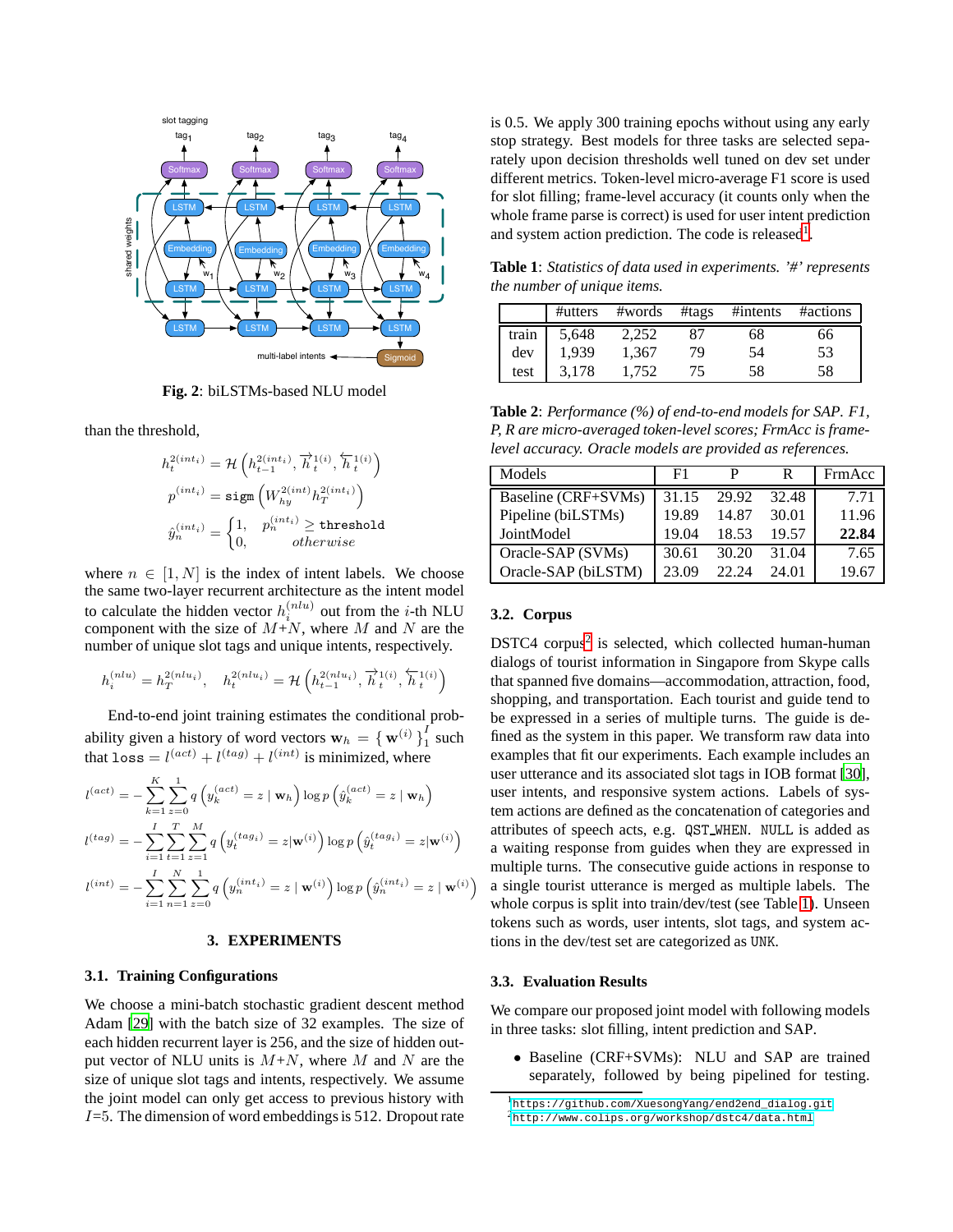| Models         | User Slot Tagging (UST) |           |        | User Intent Prediction (UIP) |       |           |        | NLU (UST+UIP) |        |
|----------------|-------------------------|-----------|--------|------------------------------|-------|-----------|--------|---------------|--------|
|                | F <sup>1</sup>          | Precision | Recall | FrmAcc                       | F1    | Precision | Recall | FrmAcc        | FrmAcc |
| NLU-Baseline   | 40.50                   | 61.41     | 30.21  | 77.31                        | 49.75 | 52.56     | 47.24  | 37.19         | 33.13  |
| NLU-Pipeline   | 46.15                   | 54.63     | 39.96  | 76.84                        | 47.48 | 52.19     | 43.55  | 39.96         | 36.38  |
| NLU-JointModel | 45.04                   | 53.35     | 38.97  | 76.49                        | 49.67 | 52.22     | 47.35  | 42.20         | 37.38  |

<span id="page-3-1"></span>**Table 3**: *Performance (%) of NLU models, where F1, Precision and Recall are at token-level and FrmAcc is at frame-level.*

CRF is used to train slot filling model with lexical feature of words; one-vs-all SVMs with linear kernel (LinearSVMs) is used to train intent model with bag-of-words features of user utterances; SAP utilizes LinearSVMs with features of one-hot vectors of aggregated user slot tags and intents. Decision thresholds for intent model and SAP are 0.225 and 0.162.

- Pipeline (biLSTMs): NLU in Fig. [2](#page-2-0) and SAP in Fig. [3](#page-3-0) are separately trained, followed by being pipelined for testing. Best decision thresholds for intent model and SAP model are 0.391 and 0.064.
- Oracle-SAP (SVMs): The inputs of SAP are clean slot tags and intents annotated by human experts; LinearSVMs is used for training and testing SAP. Best decision threshold is 0.162.
- Oracle-SAP (biLSTM): SAP takes as inputs the same to Oracle-SAP but uses biLSTM for training and testing (see Fig. [3\)](#page-3-0). Best decision threshold is 0.064.

Evaluation results of end-to-end models are illustrated in Table [2.](#page-2-4) Our proposed joint model outperforms all other endto-end models in frame-level accuracy by a large margin. The joint model and biLSTMs pipeline achieved absolute increase over baseline with 15.03% and 4.25%, respectively. Both models beat the SVMs oracle scores. The biLSTMs pipeline model get worse than biLSTM oracle as expected since it transfer the errors from NLU to the SAP model. Nevertheless, the joint model obtains 10.88% increase than pipeline model and 3.17% than biLSTM oracle. These promising improvements indicate that joint training can mitigate the downside of pipeline model in that the hidden outputs from a history of NLU units capture highly more expressive feature representations than the conventional aggregation of user intents and slot tags. In comparison of these two oracle models, the large improvement (12.02%) for biLSTM model indicates that the contextual user turns make significant contribution to system action prediction. In real human interaction scenarios, frame-level metrics are far more important than token-level ones especially for these multi-label classification tasks since predicting precise number of labels is more challenging.

Evaluation results of NLU models that are frozen as independent models are illustrated in Table [3.](#page-3-1) Baseline using CRF and SVMs still maintains a strong frame-level accuracy with 33.13%, however, biLSTM models taken from pipeline and joint model achieve better increase 3.25% and 4.25%, respectively. This observation indicates that joint training with

<span id="page-3-0"></span>

**Fig. 3**: biLSTM-based SAP model

two tasks of slot filling and intent prediction captures implicit knowledge underlying the shared user utterances, while another supervised signal from system actions is capable of refining the biLSTM based model by backpropagating the associated error gradients. Best accuracy at frame-level for slot filling task is obtained by traditional CRF baseline with only lexical features of words, and our biLSTM models fall behind with absolute decrease 0.47% and 0.82%. Best frame accuracy for intent prediction task is achieved by our proposed model with 5.21% improvement.

# **4. CONCLUSION**

We proposed an end-to-end deep recurrent neural network with limited contextual dialog memory that can be jointly trained by three supervised signals of user slot filling, intent prediction and system action prediction. Experiments on multi-domain human-human dialogs demonstrated that our proposed model expressed superb advantages in natural language understanding and dialog manager. It achieved better frame-level accuracy significantly than the state of the art that pipelines separate models of NLU and SAP together. The promising performance illustrated that contextual dialog memory made significant contribution to dialog manager, and highly expressive feature representations beyond conventional aggregation of slot tags and intents could be captured in our joint model such that the affects of noisy output from NLU were mitigated. Extra supervised signal from system actions is capable of refining NLU model by backpropagating.